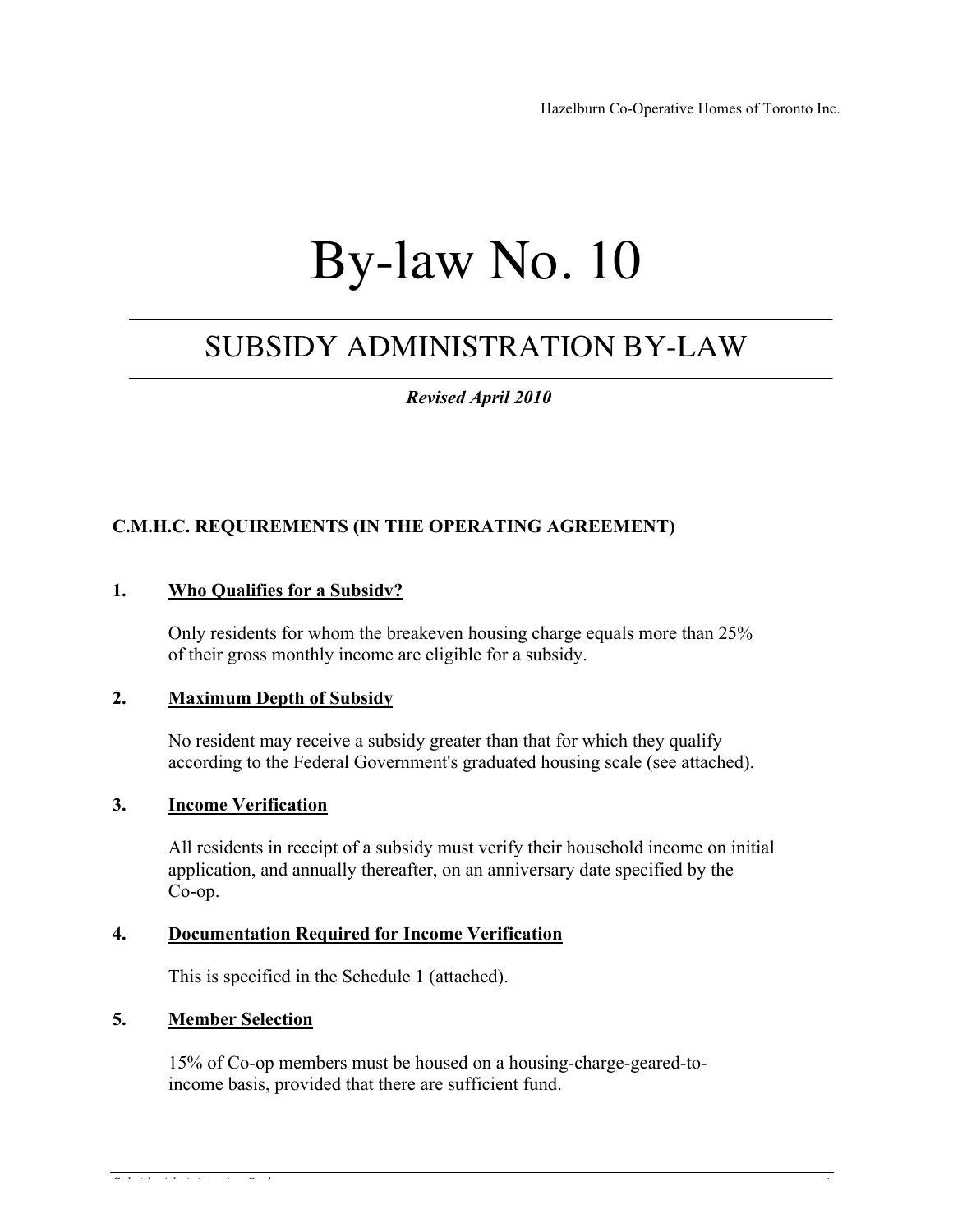### **Co-operative's Policies and Procedures**

The Subsidy Program will be administered by the Manager and the Bookkeeper who will report to the Board of Directors.

### **Administration of Subsidy Policy**

The Manager or the Bookkeeper will have the applicant fill out a subsidy form, determine the applicant=s eligibility, calculate the subsidy amount and make a recommendation to the Board as to whether the applicant qualifies or not and if so, whether the funds can be allocated to the individual household. The Board will have final approval of all new applicants.

### **Eligibility Criteria**

Subsidy dollars will be allocated proportionately to the following groups:

Priority 1 Special needs **(**modified units),

Priority 2 Families and seniors

Full time students with no dependants will not be eligible for a subsidy.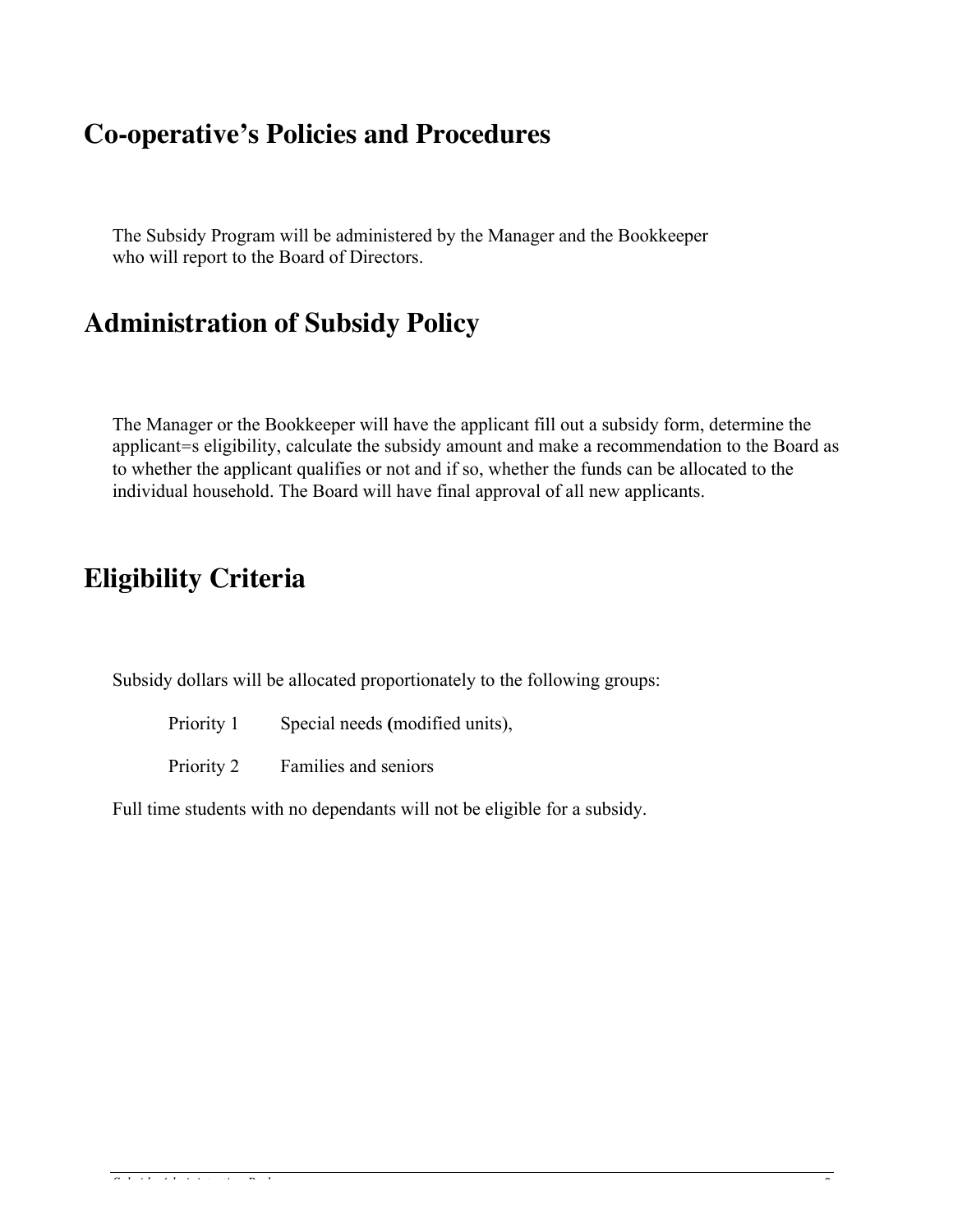### **Definitions**

A family shall be defined as a household with live-in dependants. A senior is an individual who is sixty (60) years or older. The Co-op may designate a group of people or a household as a "special need" and assign them priority for subsidy funds if their problem in finding decent affordable housing in the market place is exacerbated by (1) physical or mental handicaps; (2) age or (3) life crisis. The family head, for the purposes of calculating subsidy, will be the highest income earner in the household. The spouse, for the purposes of calculating subsidy, will be the second highest income earner in the household.

### **1. The Disposable Income Index**

Gross adjusted monthly income (as defined by Canada Mortgage and Housing Corporation)

less the household=s current housing charge

equals the disposable income per household

divided by number in household equals the disposable income index.

The lower the disposable income index, the higher the priority on the waiting list. A couple is defined as two (2) adults who would in the normal scheme of things share a bedroom for the purposes of sleeping.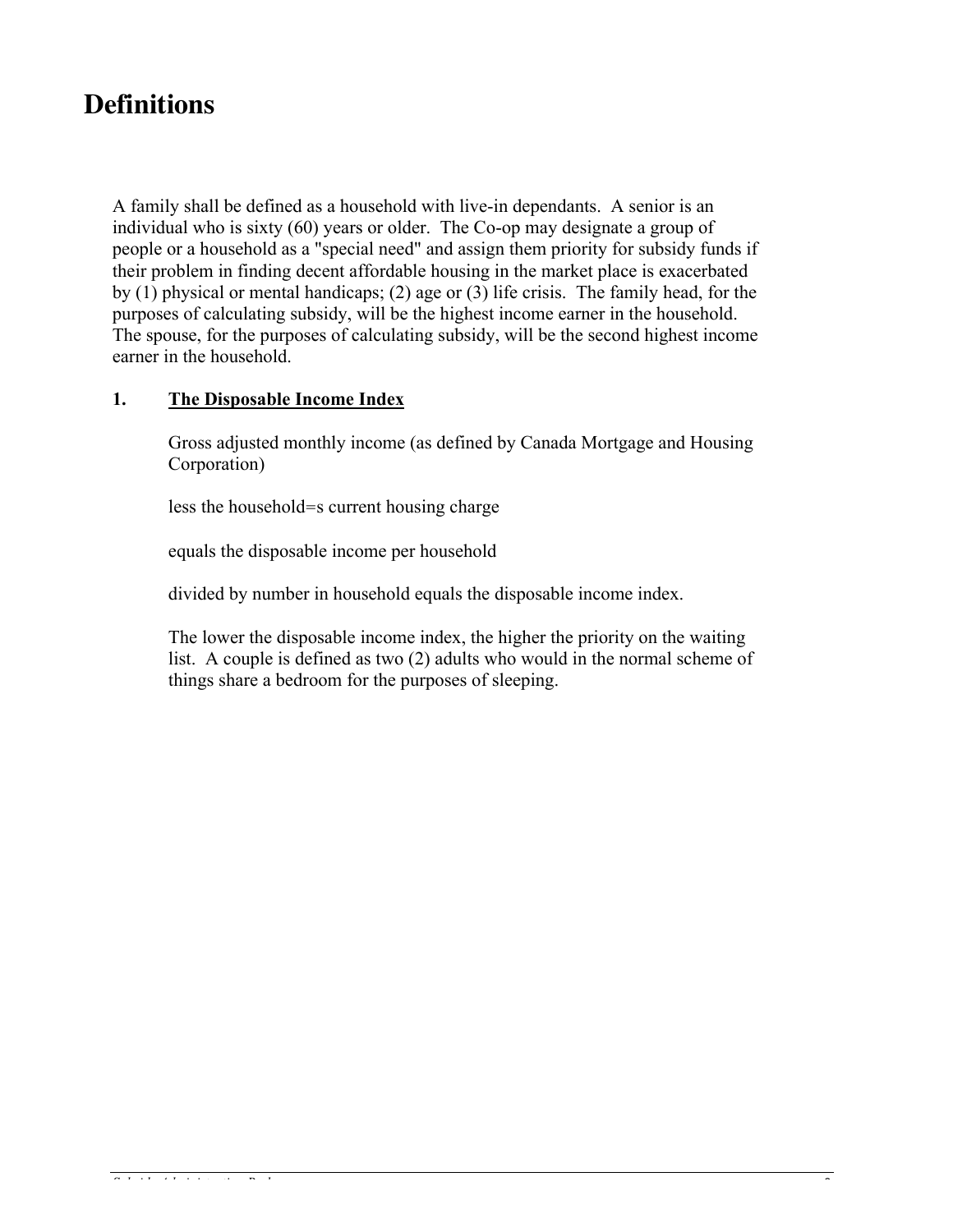### **Allocation of Subsidy Funds**

### PRIORITY FOR ALLOCATION

#### **1. Occupancy**

Allocation will be made on the basis of need as defined by the "Disposable Income Index".

### **2 Minimum Subsidy**

The minimum subsidy to be allocated will be \$200.00 per month.

### **3 Maximum Subsidy**

As defined by CMHC.

### **4 Definition of Income**

The definition of income in the operating agreement with Canada Mortgage and Housing Corporation shall be used in calculating subsidy. See Schedule 3 (attached).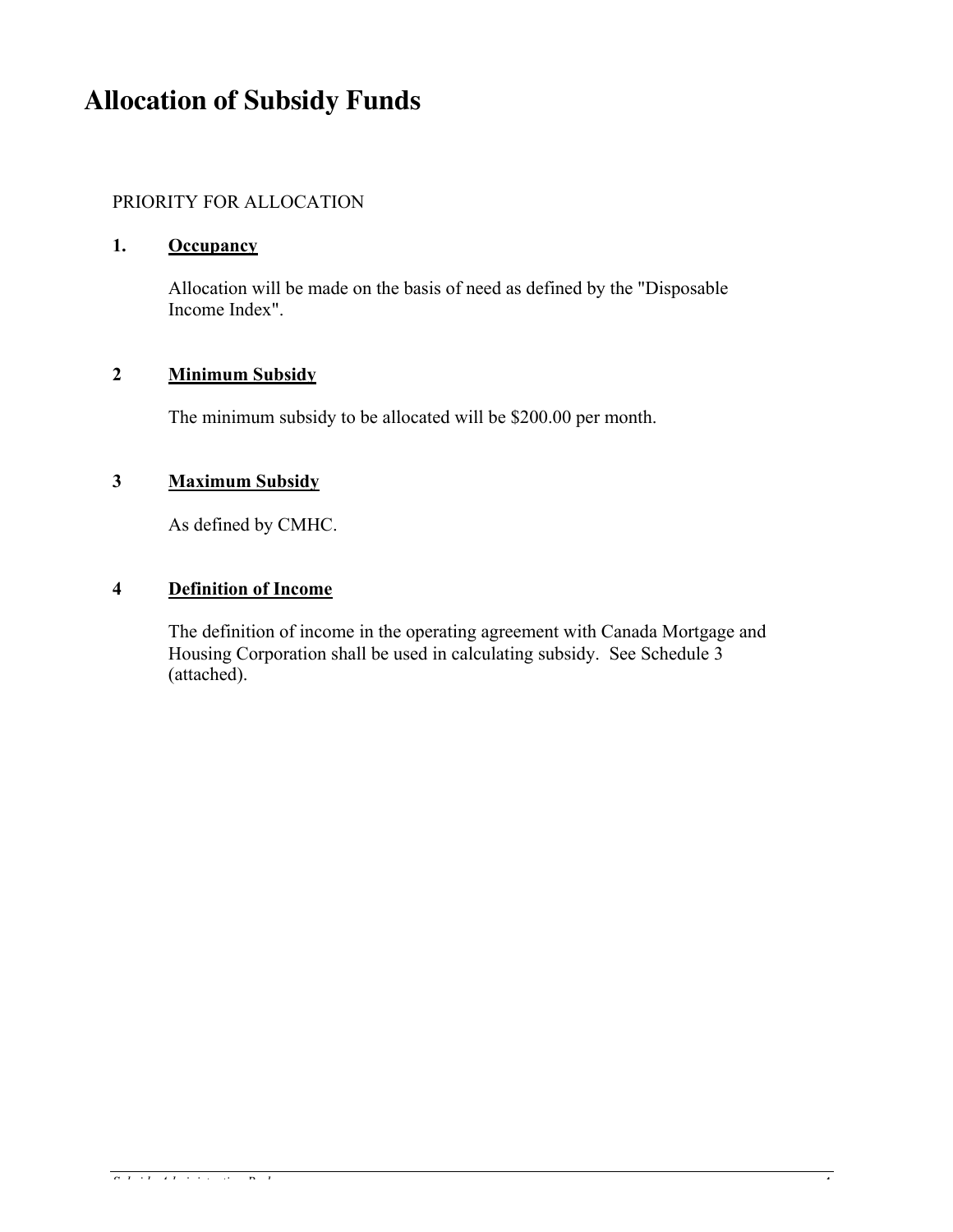### **Assets/Investments:**

### **1. Income Yielding**

Income received from assets, is to be included as income. This would encompass dividends paid on stock/investment papers, and interest received on a regular basis as follows:

- a) savings accounts; or
- b) stocks and bonds; or
- c) debentures; or
- d) bank deposits, or bank notes, or term deposits; or
- e) trust accounts; or
- f) credit unions; or
- g) mortgages or loans; or
- h) all other income-bearing assets/investments.
- **Note:** There is no forgiveness to be applied to income yielding assets, i.e. all income from income-yielding assets should be included in the applicant's/resident's gross income.

### **2. Non Income Yielding**

Generally, non-income yielding assets may be in the form of real estate, bank chequing accounts, etc. It may also be in the form of some type of investment or loan on which the receipt of interest or dividends has been deferred. Some examples are listed as follows:

- a) paid up life insurance; or
- b) equity in business interests that do not produce a return; or
- c) investments in precious metals (e.g. gold and silver); or
- d) investments in precious gems or expensive jewellery; or
- e) investments in expensive antiques (e.g. furniture or automobiles); or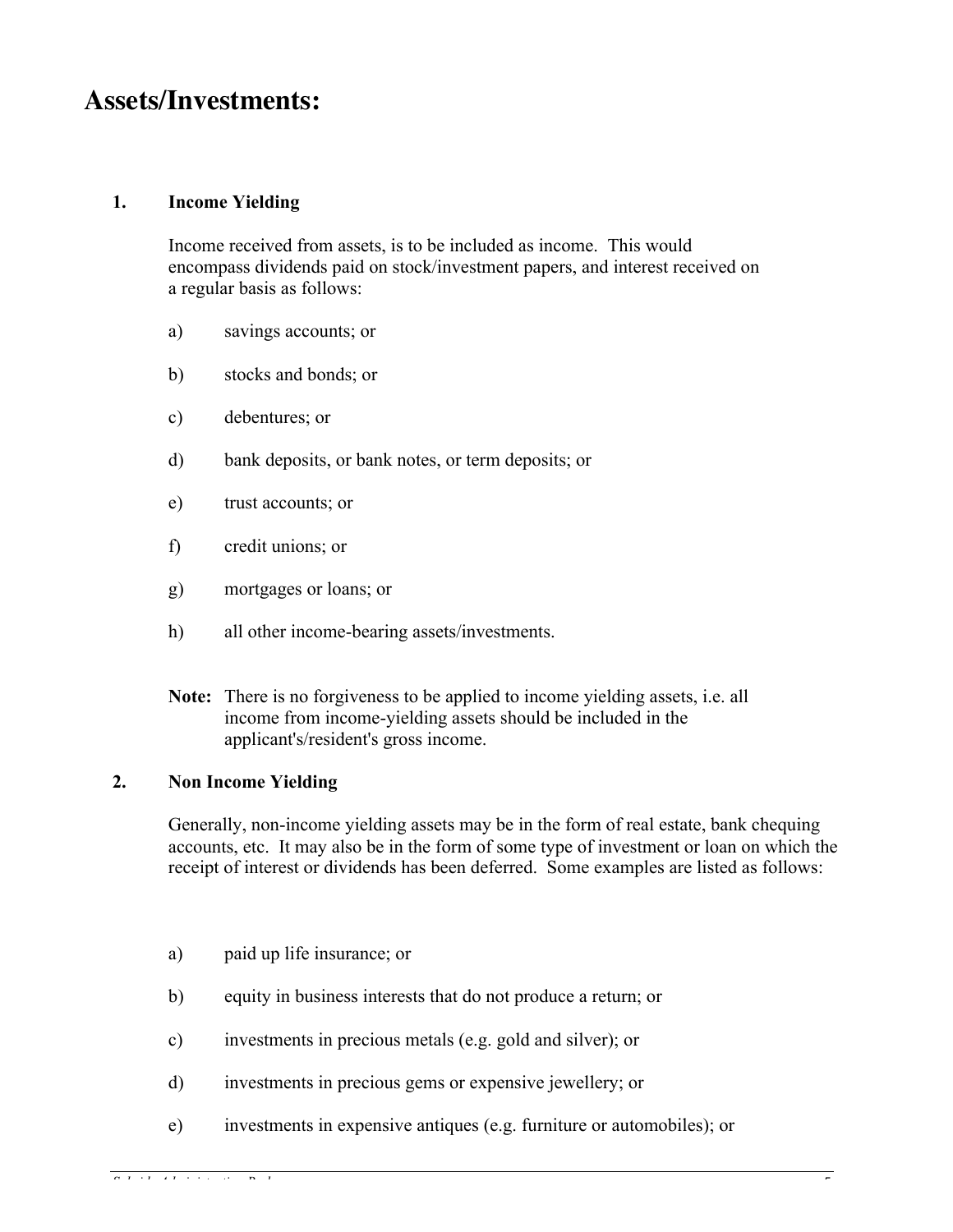f) investments in valuable art. (see also Assets Transferred.)

Money may also be tied up in investment papers which do not yield interest/dividends for a specified period of time (e.g. five (5) years).

- **3.** The following guideline is to be used as a minimum determination of income and housing charge:
	- a) For non-income producing assets in excess of \$5,000 appraised value, an imputed rent of \$4 per \$1,000 worth of assets per month should be added to the basic monthly rent. The forgiveness of the first \$5,000 applies to the household. Couples, therefore, should not be given double forgiveness.

#### For Example

Total Value of Assets \$7,700.00 \$7,700.00 - rounded to \$7,000.00 minus \$5,000.00 equals \$2,000.00 2 x \$4.00 equals \$8.00 per month.

b) The valuation date for all non-income yielding assets should be the date of each lease renewal or each income verification.

#### **4. Changes in Income**

Subsidy recipients are required to report and supply new proof of income for income changes of \$200.00 per month or more. When a change of income will result in a change of subsidy level, the following policy will apply:

### **a) Increases**

Where an increase in income results in a increase in the housing charge to be paid by the member, the increase will be effective sixty (60) days after the first (1st) of the month after the effective date of the increase.

#### **b) Decreases**

A decrease in the housing charge as a result of a decrease in income will be effective the first (1st) day of the month following notification of the change, and the receipt of new income verification to the Co-op by the member providing their Disposable Income Index is the lowest on the internal waiting list and subsidy funds are available.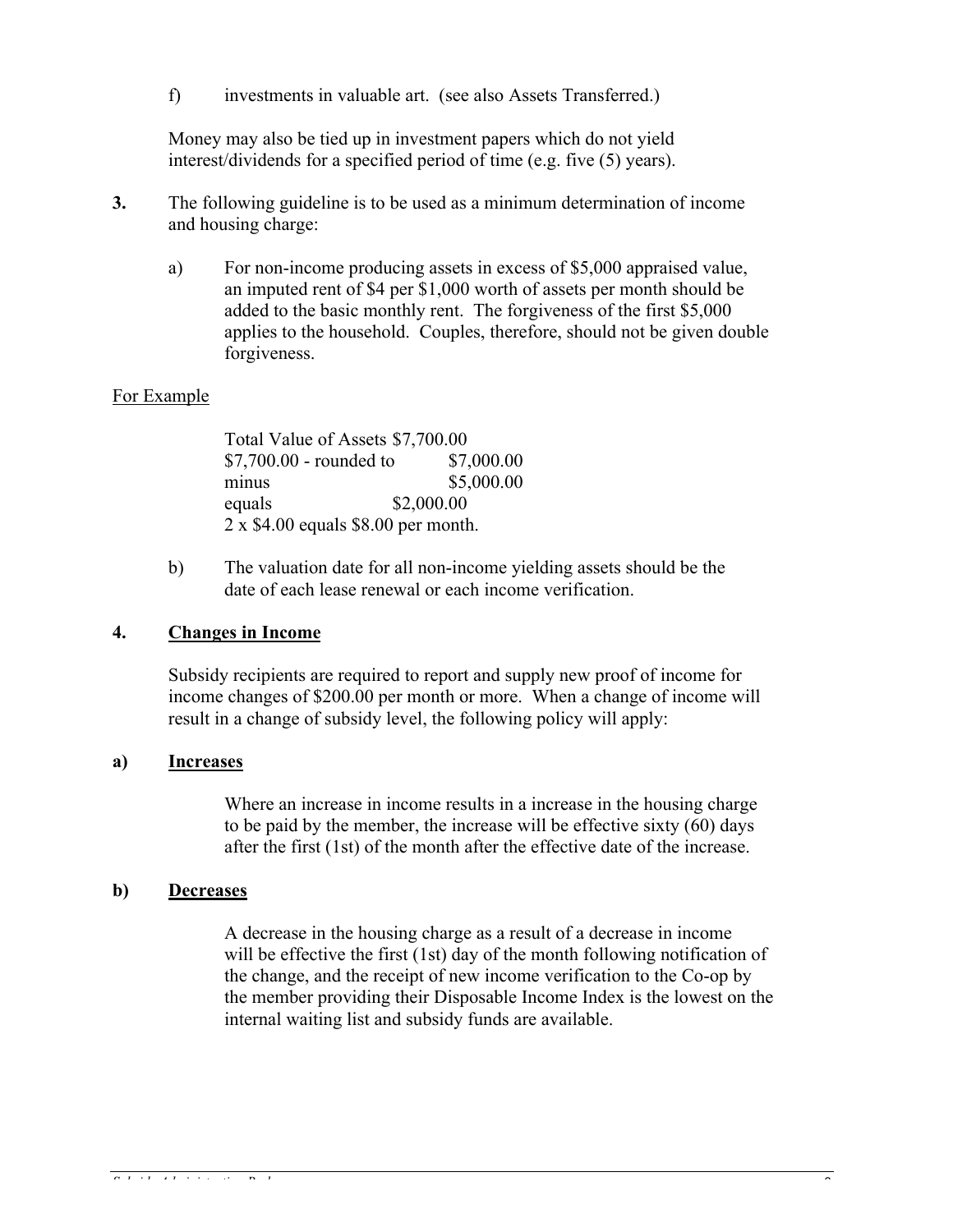### **Internal Waiting List for Subsidy**

- 1. An internal waiting list for subsidies will be maintained. The following policies will govern the administrator of the list:
	- a) The internal list will have priority over the external waiting list; and
	- b) in any given month, subsidy will be granted on the basis of the Disposable Income Index (as defined above) with the lowest index number receiving subsidy first; and
	- c) income, family size and household's current housing charge for the occupied unit will be the only factors used in determining need; and
	- d) when an applicant who otherwise meets the criteria needs more subsidy than is available, a reduced subsidy may be offered.
	- e) members must reside in the co-op for a minimum of five years before they can apply for the internal wait list.

### **External Waiting List**

- 1. When subsidy funds become available which are not required internally, the following procedures will apply:
	- a) When subsidy funds (and a vacant unit) become available, the Manager or Bookkeeper will review the first name on the external waiting list for the unit size available; and
	- b) if the subsidy available is less than is required, the Manager or Bookkeeper will determine the feasibility of offering the subsidy; and
	- c) if this is not feasible, the non-subsidy external waiting list will be consulted in order to fill the vacancy unless the number of subsidized units is below 15% of the total number of units; and
	- d) if the vacancy can not be filled from the first name on the non-subsidy external waiting list, then the Manager or Bookkeeper will alternate between the two external waiting lists (subsidy and non subsidy) until a member is found to inhabit the unit.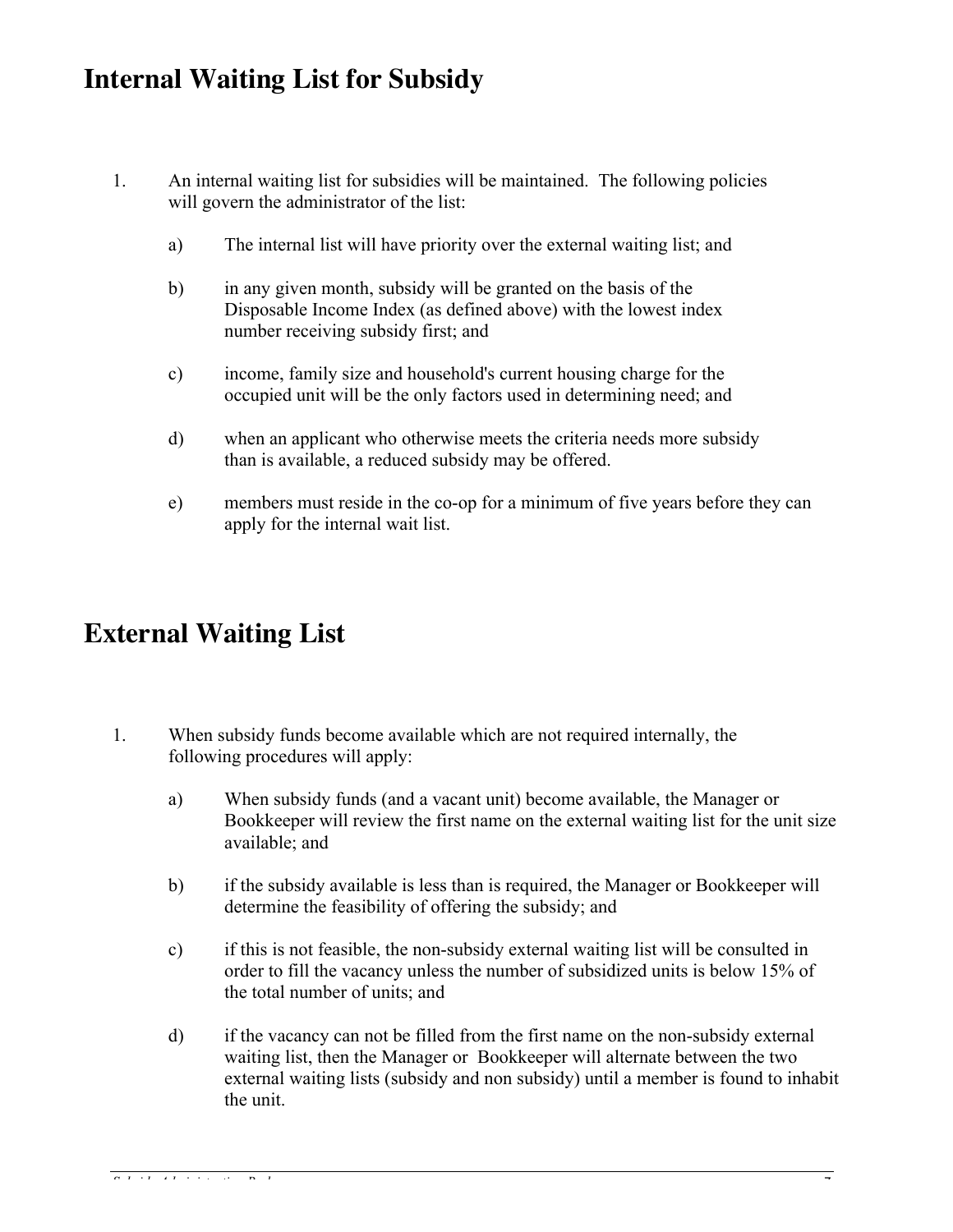### **2**. **Amount of Subsidy**

The amount of subsidy will vary according to income, family size, and a percentage determined by the Board of Directors. The amount of Subsidy for members whose income is less than \$508.00 per month shall be determined according to Schedule 2 (attached). The amount of subsidy will be based on the current Housing Charge not including parking or cable.

Members who are over-housed who apply for short term emergency subsidy, will only be allocated subsidy funds up to the size of unit they qualify for. i.e. a couple may only receive assistance to the housing charge of a one bedroom unit.

Emergency subsidy will be allocated on a case by case basis and only if funds are available.

### **3. Choice of Layout**

Subsidy applicants shall be offered the housing unit with the lower housing charge if more than one (1) unit is available at that time.

### **4. False Declaration of Income**

A household which has declared a false income will be required to reimburse the Co-op for any subsidy funds unjustifiably obtained. Failure to make such restitution will result in the initiation of eviction proceedings.

### **5. Households Being Evicted**

Any subsidy allocated to a household which is being evicted will terminate on the date on which their unit is required to be vacated, as determined by the Board of Directors.

### **6. Occupancy Agreement**

In all cases, the full amount of the housing charge, and not the subsidized rate, will be entered into the member's occupancy agreement.

### **7. Persons-per-Bedroom Restrictions**

The following restrictions will apply to allocation of units to subsidy recipients:

(For the purposes of the persons-per-bedroom calculation a married or common law couple or same sex couple will be considered as one person)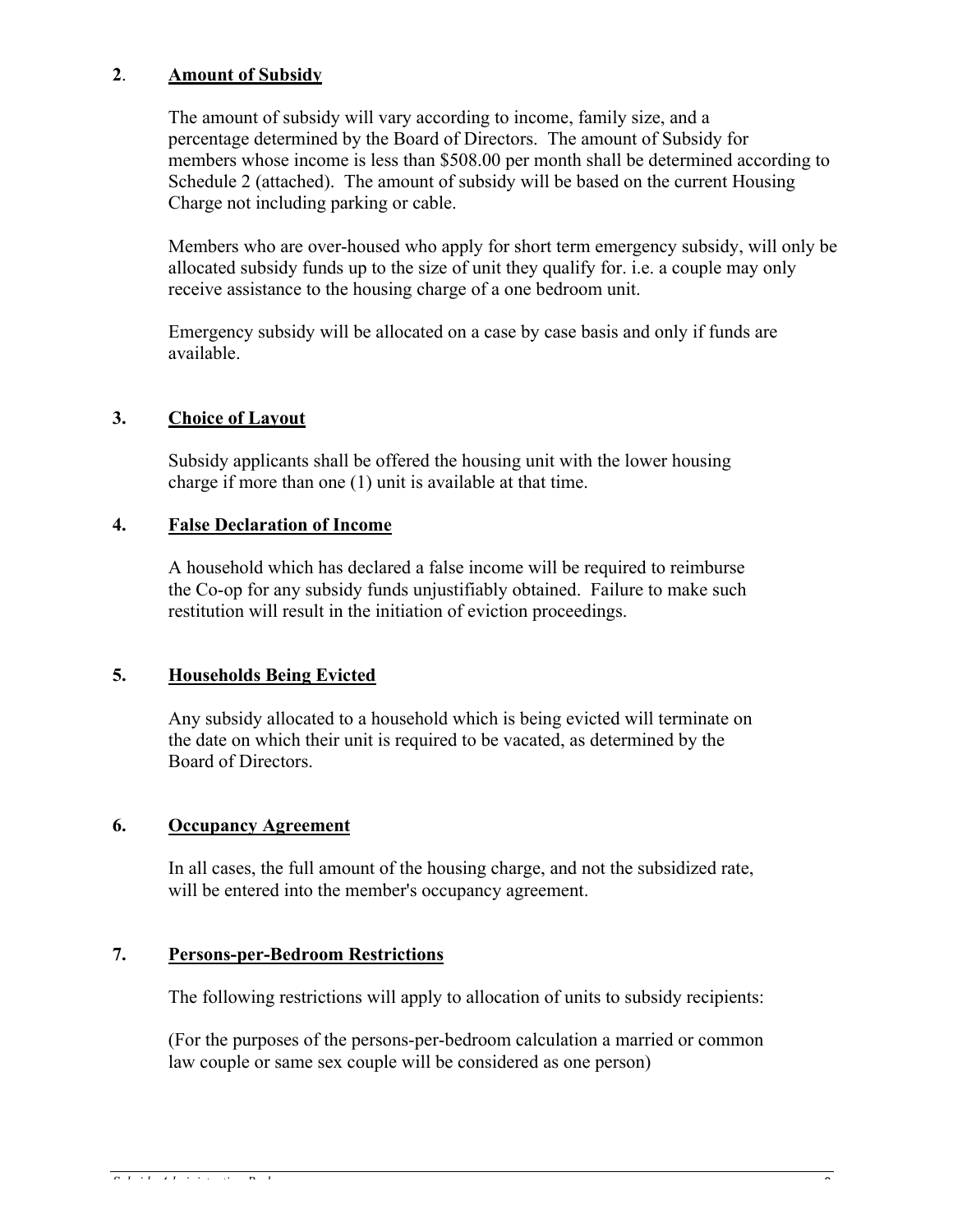| One Bedroom   | <b>Qualifies</b>                              | <b>Does Not Qualify</b>                |
|---------------|-----------------------------------------------|----------------------------------------|
| 1-2 occupants | 1 single                                      | Couple with children                   |
|               | Single parent with one<br>child under 2 years | Single parent with one<br>child over 2 |
|               | Couple                                        | Single parent with<br>children         |

| <b>Two Bedroom</b>   | <b>Qualifies</b>                                                   | <b>Does Not Qualify</b>                                   |
|----------------------|--------------------------------------------------------------------|-----------------------------------------------------------|
| 2-5 occupants        | Single parent                                                      | Couple with 1-4 children                                  |
|                      | Couple with 1-3 children                                           | Families of 6 or more                                     |
|                      | 2 singles                                                          |                                                           |
| <b>Three Bedroom</b> | <b>Qualifies</b>                                                   | <b>Does not Qualify</b>                                   |
| 3-7 occupants        | Single parent or couple<br>with 3-5 children                       | Single parent with 2 children<br>of the same sex under 12 |
|                      | Couple or single with 2<br>Children of the opposite sex            | Couple with 2 children of the<br>same sex under 12        |
|                      | Single parent with 2<br>children one or both of<br>whom is over 12 | Couple with 1 child                                       |
|                      | Couple with 2 children<br>one or both of whom is<br>over 12        |                                                           |
|                      | Three generations<br>of families                                   |                                                           |
|                      |                                                                    |                                                           |

3 singles